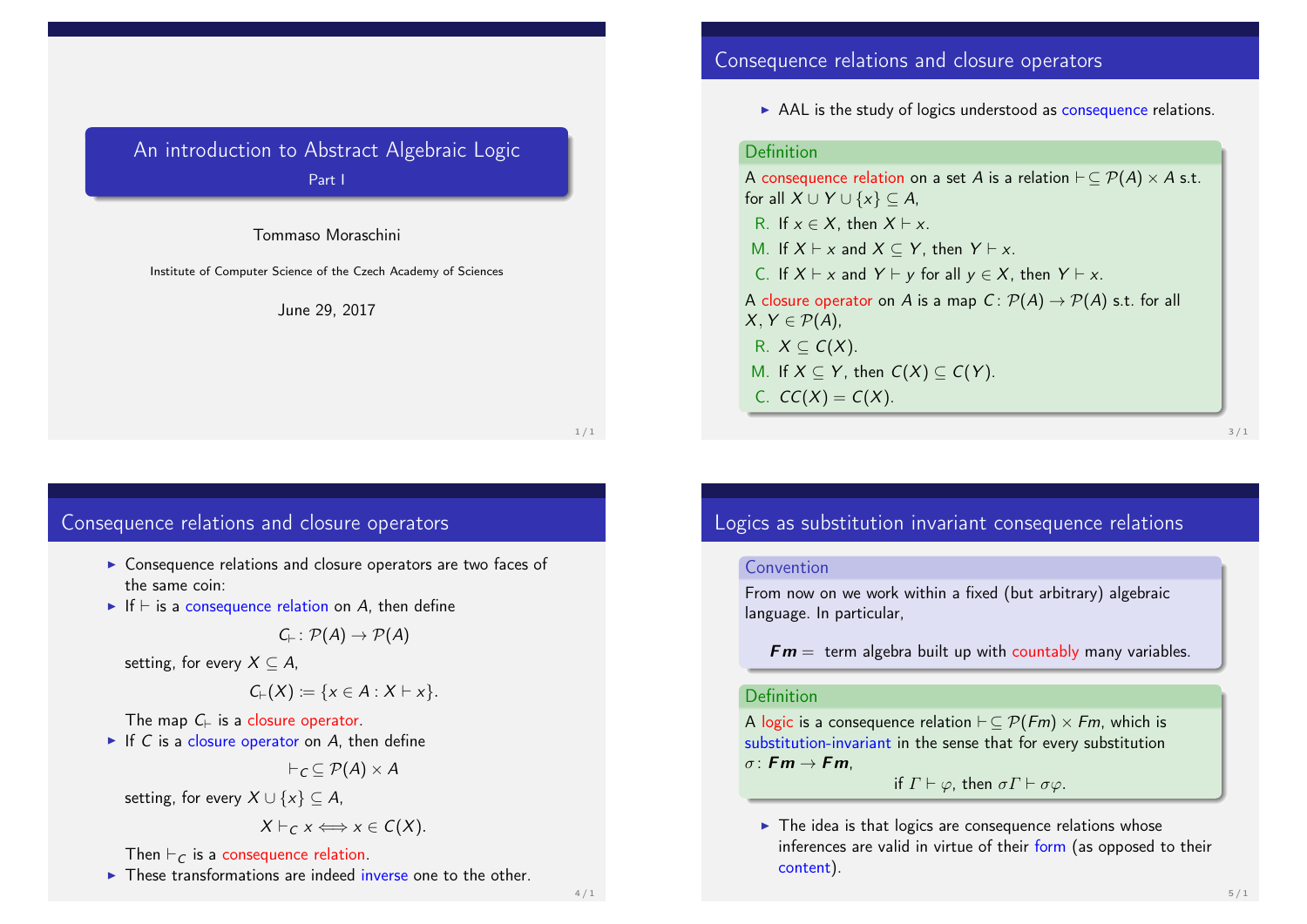# Examples: substructural logics

#### Example

 $\triangleright$  Let K be a variety of residuated lattices (with involution). Then set

$$
\Gamma \vdash_{\mathsf{K}} \varphi \Longleftrightarrow \text{ for every } \mathsf{A} \in \mathsf{K} \text{ and hom } \mathsf{v}: \mathsf{Fm} \to \mathsf{A},
$$
\n
$$
\text{if } 1 \leq \mathsf{v}(\gamma) \text{ for all } \gamma \in \Gamma, \text{ then } 1 \leq \mathsf{v}(\varphi).
$$

- $\triangleright$  The relation  $\vdash_K$  is a logic in our sense, the substructural logic naturally associated to K:
	- if K = Heyting algebras, then  $\vdash_K=$  intuitionistic logic if K = MV-algebra, then  $\vdash_K$   $\equiv$  Łukasiwicz logic
	- if K  $=$  De Morgan monoids, then  $\mathrel{\vdash}_\mathsf{K}=$  relenvance logic  $\bm{R}_t.$

6 / 1

8 / 1

### **Matrices**

 $\triangleright$  Logics may have different kind of semantics, e.g. relational, topological, game-theoretic, categorical and... matrix-based.

#### Definition

- 1. A (logical) matrix is a pair  $\langle A, F \rangle$  where **A** is an algebra and  $F \subseteq A$ .
- 2. Every class of matrices M induces a logic as follows:

 $\Gamma \vdash_M \varphi \Longleftrightarrow$  for every  $\langle A, F \rangle \in M$  and hom  $v : Fm \rightarrow A$ if  $v[\Gamma] \subseteq F$ , then  $v(\varphi) \in F$ .

### Example

If K is a variety of residuated lattices, then  $\vdash_K$  is the logic induced by the following class of matrices:

Examples: modal logics

#### Example

Let F be a class of all Kripke frames  $W = \langle W, R \rangle$ . Then set

$$
\Gamma \vdash^l \varphi \Longleftrightarrow \text{ for every } \mathbf{W} \in \mathsf{F}, \mathsf{v}: \mathsf{Var} \to \mathcal{P}(\mathsf{W}) \text{ and } \mathsf{w} \in \mathsf{W},
$$
\n
$$
\text{if } \mathsf{v}, \mathsf{w} \Vdash \gamma \text{ for all } \gamma \in \Gamma, \text{ then } \mathsf{v}, \mathsf{w} \Vdash \varphi.
$$
\n
$$
\Gamma \vdash^g \varphi \Longleftrightarrow \text{ for every } \mathbf{W} \in \mathsf{F} \text{ and } \mathsf{v}: \mathsf{Var} \to \mathcal{P}(\mathsf{W}),
$$
\n
$$
\text{if } \mathsf{v}, \mathsf{w} \Vdash \gamma \text{ for all } \gamma \in \Gamma \text{ and } \mathsf{w} \in \mathsf{W},
$$
\n
$$
\text{then } \mathsf{v}, \mathsf{w} \Vdash \varphi \text{ for all } \mathsf{w} \in \mathsf{W}.
$$

- $\blacktriangleright$   $\vdash'$  and  $\vdash^g$  are respectively the local and global modal consequences of the system  $K$ .
- $\blacktriangleright$  They are different, since

 $x \nvDash^{l} \Box x$  while  $x \vdash^{g} \Box x$ .

7 / 1

### Matrices as models of logics

#### Definition

Let  $\vdash$  be a logic. A matrix  $\langle \mathbf{A}, F \rangle$  is a model of a logic  $\vdash$  when

if  $\Gamma \vdash \varphi$ , then for every hom  $v : \mathbf{Fm} \to \mathbf{A}$ if  $v[T] \subseteq F$ , then  $v(\varphi) \in F$ .

Then we set  $Mod(F) := \{ \langle \mathbf{A}, F \rangle : \langle \mathbf{A}, F \rangle$  is a model of  $\vdash \}$ .

#### Completeness (1st version)

Every logic  $\vdash$  coincides with the logic  $\vdash_{\mathsf{Mod}(\vdash)}$  induced by its models  $Mod(F)$ .

 $\triangleright$  Drawback: Mod( $\vdash$ ) is a very artificial class of matrices, since

 $\langle A, A \rangle \in Mod(\vdash)$  for every algebra A.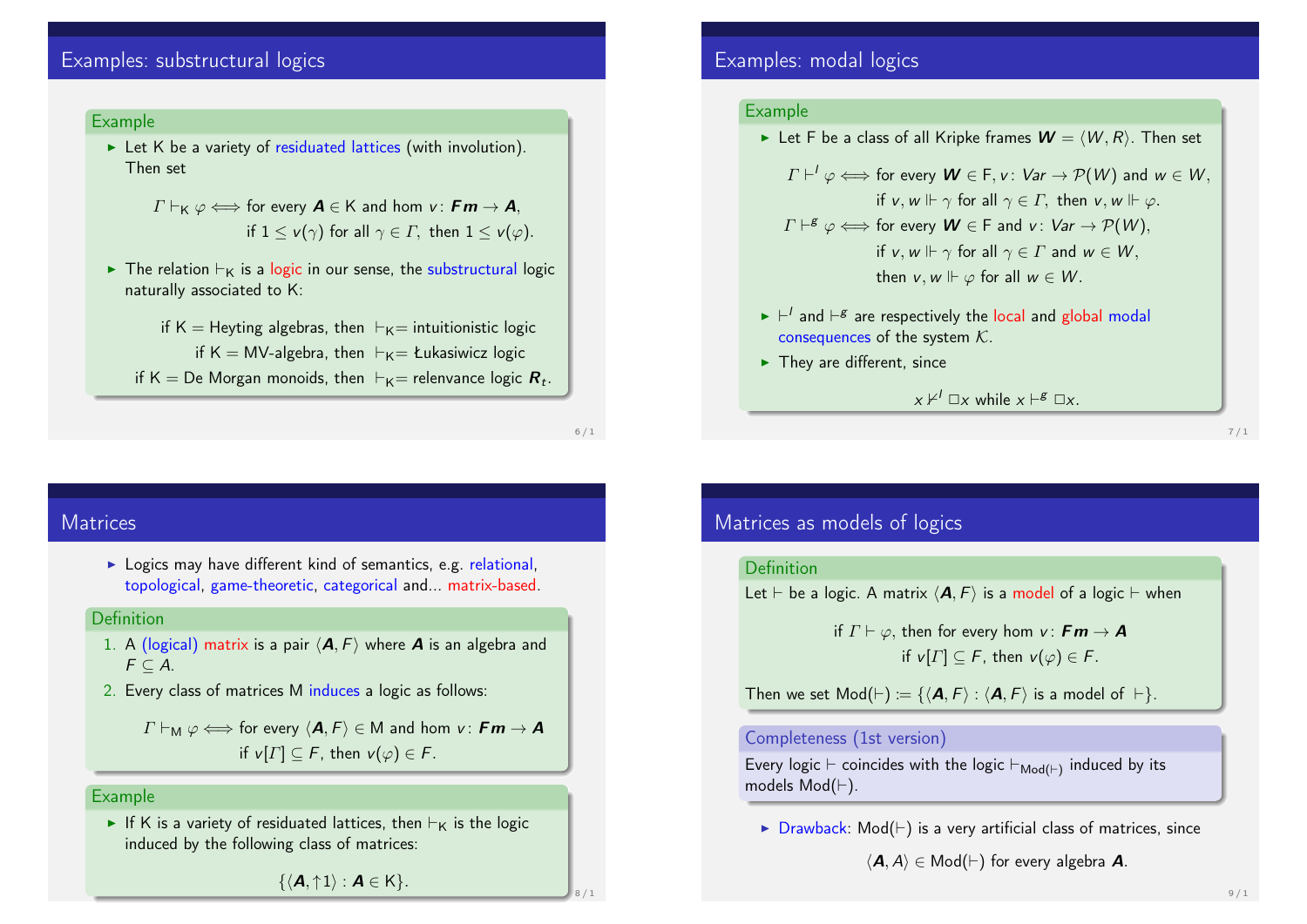### Leibniz congruence

 $\triangleright$  We need a process to tame the matrices in Mod( $\vdash$ ):

#### **Definition**

- Let **A** be an algebra and  $F \subset A$ .
	- 1. A congruence  $\theta \in \mathsf{Con}\mathcal{A}$  is compatible with F when

if  $a \in F$  and  $\langle a, b \rangle \in \theta$ , then  $b \in F$ .

- 2. The largest such congruence (it exists!) is called the Leibniz congruence of F (over **A**), and is denoted by  $\Omega^{A}F$ .
- 3. The reduction of  $\langle \mathbf{A}, F \rangle$  is  $\langle \mathbf{A}, F \rangle^* \coloneqq \langle \mathbf{A}/\Omega^{\mathbf{A}} F, F/\Omega^{\mathbf{A}} F \rangle$ .

#### Proposition

Every class of matrices M induces the same logic of M∗.

10 / 1

# Reduced models: examples

 $\blacktriangleright$  In most cases, reduced models (as opposed to arbitrary models) of a logic are its intended matrix semantics.

### Example: substructural logics

If K is a variety of residuated lattices (with involution), then

 $\mathsf{Mod}^*(\vdash_{\mathsf{K}}) = \{ \langle \mathbf{A}, \uparrow 1 \rangle : \mathbf{A} \in \mathsf{K} \}.$ 

### Example: modal logics

 $\blacktriangleright$  Let MA the variety of modal algebras, then

 $\mathsf{Mod}^*(\vdash^g) = \{ \langle \mathbf{A}, \{1\} \rangle : \mathbf{A} \in \mathsf{MA} \}$  $\text{Mod}^*(\vdash') = \{ \langle \mathbf{A}, F \rangle : \mathbf{A} \in \mathsf{MA} \text{ and } F \text{ is a lattice filter}, \}$ which includes a single open filter, i.e.  $\{1\}$ .

### Reduced models

#### Definition

Let  $\vdash$  be a logic. The class of reduced models of  $\vdash$  is

 $Mod^*(\vdash) \coloneqq \mathbb{I} \mathsf{Mod}(\vdash)^*$  $=\mathbb{I}\left\{ \left\langle \mathbf{A},F\right\rangle ^{\ast}:\left\langle \mathbf{A},F\right\rangle \in\mathsf{Mod}(\vdash)\right\}$  $=\{\langle A, F\rangle \in \mathsf{Mod}(\vdash) : \Omega^{\mathsf{A}} F = \mathsf{Id}_{\mathsf{A}}\}$  $\mathsf{Alg}^*(\vdash) \coloneqq \{ \mathbf{A} : \exists F \subseteq A \text{ s.t. } \langle \mathbf{A}, F \rangle \in \mathsf{Mod}^*(\vdash) \}.$ 

### Completeness (2nd version)

Every logic  $\vdash$  coincides with the logic  $\vdash_{\mathsf{Mod}^*(\vdash)}$  induced by its reduced models  $\mathsf{Mod}^*(\vdash).$ 

#### 11 / 1

### Leibniz congruence again

▶ Reduced models have been defined thanks to the Leibniz congruence.

### Definition

Let **A** be an algebra. A map  $p: A \rightarrow A$  is a unary polynomial function of **A** if there is a term  $\varphi(x, \vec{y})$  and elements  $\vec{c} \in A$  such that for every  $a \in A$ ,

 $p(a) = \varphi^{\mathbf{A}}(a, \vec{c}).$ 

#### Theorem

Let **A** be an algebra,  $F \subseteq A$ , and  $a, b \in A$ .

 $\langle a, b \rangle \in \Omega^{\mathcal{A}} F \Longleftrightarrow$  for every unary pol. function  $p: \mathcal{A} \rightarrow \mathcal{A}$ .  $p(a) \in F$  if and only if  $p(b) \in F$ .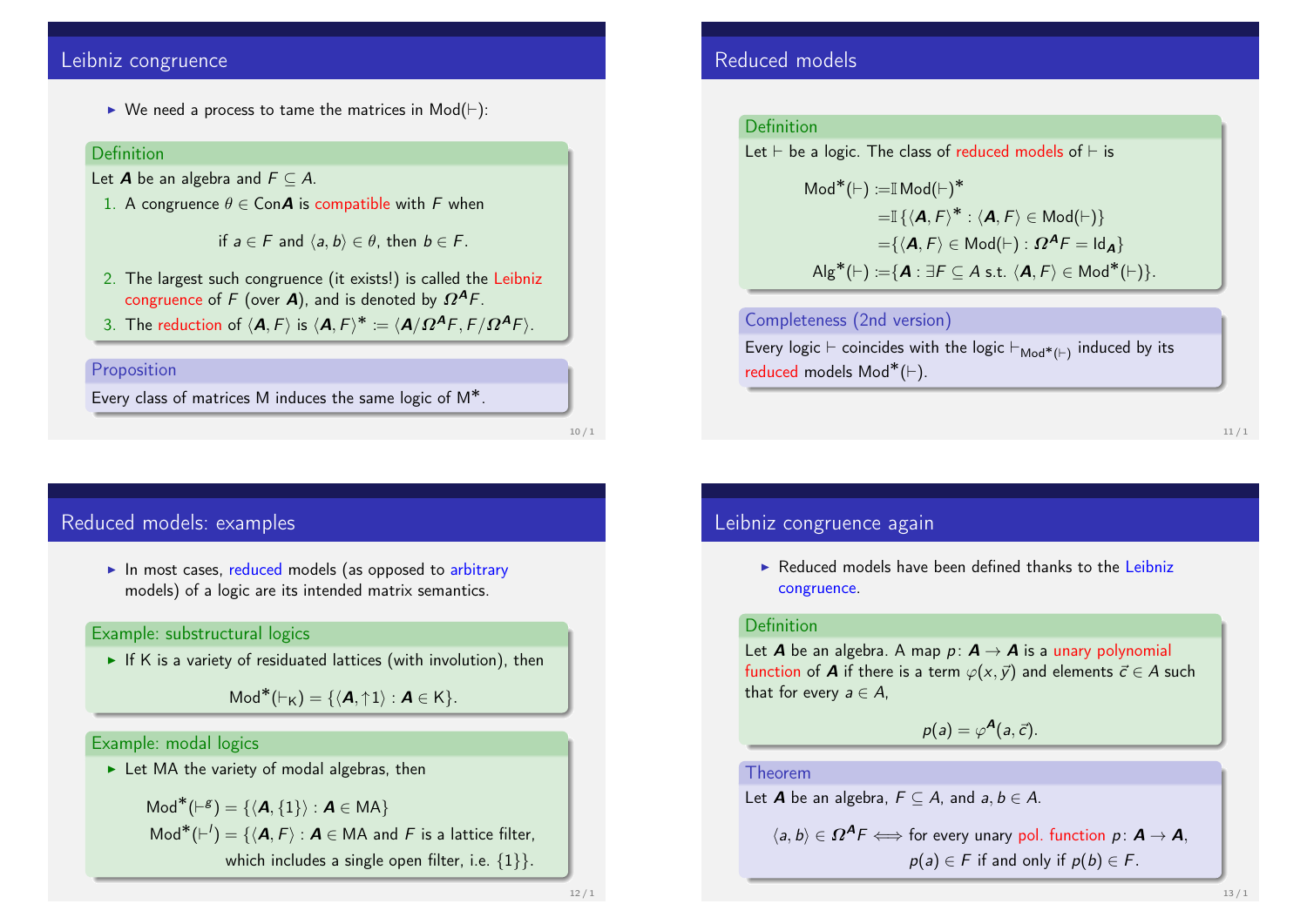# Equational consequences

### Convention

 $Eq =$  set of equations in countably many variables.

### Definition

Let K be a class of algebras and  $\Theta \cup {\alpha \approx \psi} \subset Eq.$ 

 $\Theta \vDash_{\mathsf{K}} \varphi \approx \psi \Longleftrightarrow$  for every  $\mathsf{A} \in \mathsf{K}$  and hom  $v : \mathsf{Fm} \rightarrow \mathsf{A}$ , if  $v(\alpha) = v(\beta)$  for every  $\alpha \approx \beta \in \Theta$ , then  $v(\varphi) = v(\psi)$ .

The relation  $\models_K$  is the equational consequence relative to K.

Remark:  $\models$ <sub>K</sub> is not Birkhoff consequence of equational logic.

15 / 1

## Generalized quasi-equations

#### Theorem

1. A class of algebras K is axiomatizable by generalized quasi-equations if and only if it is closed under  $\mathbb{I}$ ,  $\mathbb{S}$ ,  $\mathbb{P}$  and  $\mathbb{U}$ . where

 $\mathbb{U}(\mathsf{W}) := \{ \boldsymbol{A} : \boldsymbol{B} \in \mathbb{W} \text{ for all countably generated } \boldsymbol{B} \in \mathbb{S}(\boldsymbol{A}) \}.$ 

- 2. For a generalized quasi-variety K TFAE:
	- $\triangleright$  K is axiomatizable by quasi-equations.
	- $\blacktriangleright$  K is closed under  $\mathbb{P}_{u}$ .
	- $\blacktriangleright$   $\models$ <sub>K</sub> is finitary.

### Definition

A class of algebras is a (generalized) quasi-variety if is axiomatizable by (generalized) quasi-equations.

## Generalized quasi-equations

### Definition

1. A generalized quasi-equation is a formula

$$
\Phi := \bigwedge_{i \in I} \alpha_i \approx \beta_i \to \varphi \approx \psi
$$

written in at most countably many variables.

2. Let K be a class of algebras, then

$$
K \vDash \bigwedge_{i \in I} \alpha_i \approx \beta_i \rightarrow \varphi \approx \psi \Longleftrightarrow \{\alpha_i \approx \beta_i : i \in I\} \vDash_{K} \varphi \approx \psi
$$

$$
K \vDash \forall \overline{x} \Big( (\bigwedge_{i \in I} \alpha_i \approx \beta_i) \rightarrow \varphi \approx \psi \Big)
$$

3. A quasi-equation is a generalized quasi-equation whose antecendent is finite.

16 / 1

# Structural transformers

#### Definition

A structural transformer of formulas into equations is a map

$$
\tau\colon \mathcal{P}(Fm)\to \mathcal{P}(Eq)
$$

which commutes with unions and substitutions, *i.e.* 

$$
\tau(\Gamma)=\bigcup_{\gamma\in\Gamma}\tau(\gamma)\text{ and }\tau(\sigma\Gamma)=\sigma\tau\Gamma.
$$

If  $\tau$ :  $\mathcal{P}(Fm) \rightarrow \mathcal{P}(Eq)$  is a structural transformer, then  $E(x) = \tau(x)$  is only in variable x, and for every  $\Gamma \subseteq Fm$ ,

$$
\boldsymbol{\tau}(\boldsymbol{\varGamma}) = \bigcup_{\gamma \in \gamma} \boldsymbol{\varGamma}(\gamma).
$$

Structural transformers  $\rho: \mathcal{P}(Eq) \to \mathcal{P}(Fm)$  of equations into formulas are defined similarly.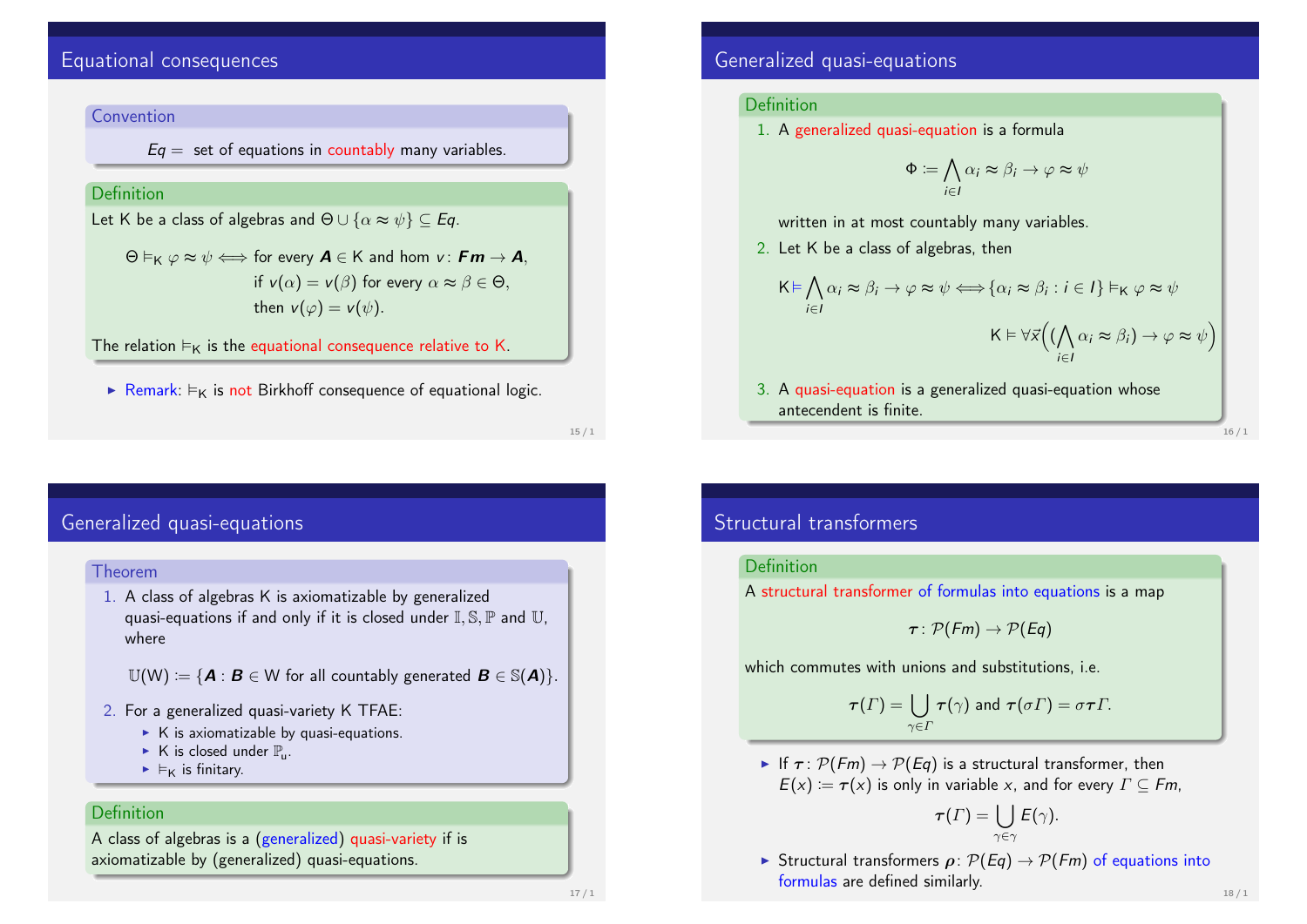# Algebraizable logics

#### **Definition**

A logic  $\vdash$  is algebraizable if there exist a generalized quasi-variety K and structural transformers

$$
\tau\colon \mathcal{P}(Fm)\longleftrightarrow \mathcal{P}(Eq)\colon \bm{\rho}
$$

such that

| $\Gamma\vdash\varphi\Longleftrightarrow\tau(\Gamma)\vDash_{\mathsf{K}}\tau(\varphi)$                                 | (ALG1) |
|----------------------------------------------------------------------------------------------------------------------|--------|
| $\rho(\Theta) \vdash \rho(\varphi \approx \psi) \Longleftrightarrow \Theta \vDash_{\mathsf{K}} \varphi \approx \psi$ | (ALG2) |
| $x \approx y = \models_K \tau \rho(x \approx y)$                                                                     | (ALG3) |
| $x \dashv \vdash \rho \tau(x)$                                                                                       | (ALG4) |

19 / 1

# Algebraizable logics: examples

### Example: substructural logics

If K is a variety of residuated lattices, then  $\vdash_K$  is algebraizable with equivalent algebraic semantics K via:

> $\tau(\Gamma) = \{1 \leq \gamma : \gamma \in \Gamma\}$  $\rho(\Theta) = \{(\alpha \backslash \beta) \wedge (\beta \backslash \alpha) : \alpha \approx \beta \in \Theta\}.$

Exercise: Prove that the global modal consequence  $\vdash^g$  is algebraizable with equivalent algebraic semantics the variety of modal algebras.

## Algebraizable logics

### Definition

A logic  $\vdash$  is algebraizable if there exist a generalized quasi-variety K and structural transformers

$$
\tau: \mathcal{P}(Fm) \longleftrightarrow \mathcal{P}(Eq): \rho
$$

such that

$$
\Gamma \vdash \varphi \Longleftrightarrow \tau(\Gamma) \vDash_{\mathsf{K}} \tau(\varphi) \qquad \qquad \text{(ALG1)}
$$
\n
$$
x \approx y \preceq \vDash_{\mathsf{K}} \tau\rho(x \approx y) \qquad \qquad \text{(ALG3)}
$$

 $\triangleright$  Remark: Conditions (ALG2) and (ALG4) are redundant.

#### Theorem

If  $\vdash$  is algebraizable, then the class K is uniquely determined and is called the equivalent algebraic semantics of  $\vdash$ .

 $20/1$ 

## Non-Algebraizable logics: examples

#### Proposition

Algebraizable logics have theorems, i.e. if  $\vdash$  is algebraizable, then there is  $\varphi$  such that  $\emptyset \vdash \varphi$ .

#### Example: non-algebraizable logics

 $\blacktriangleright$  All logics without theorems, e.g.

{∧, ∨}-fragment of classical logic Belnap-Dunn logic (without constants) Kleene 3-valued logics (without constants)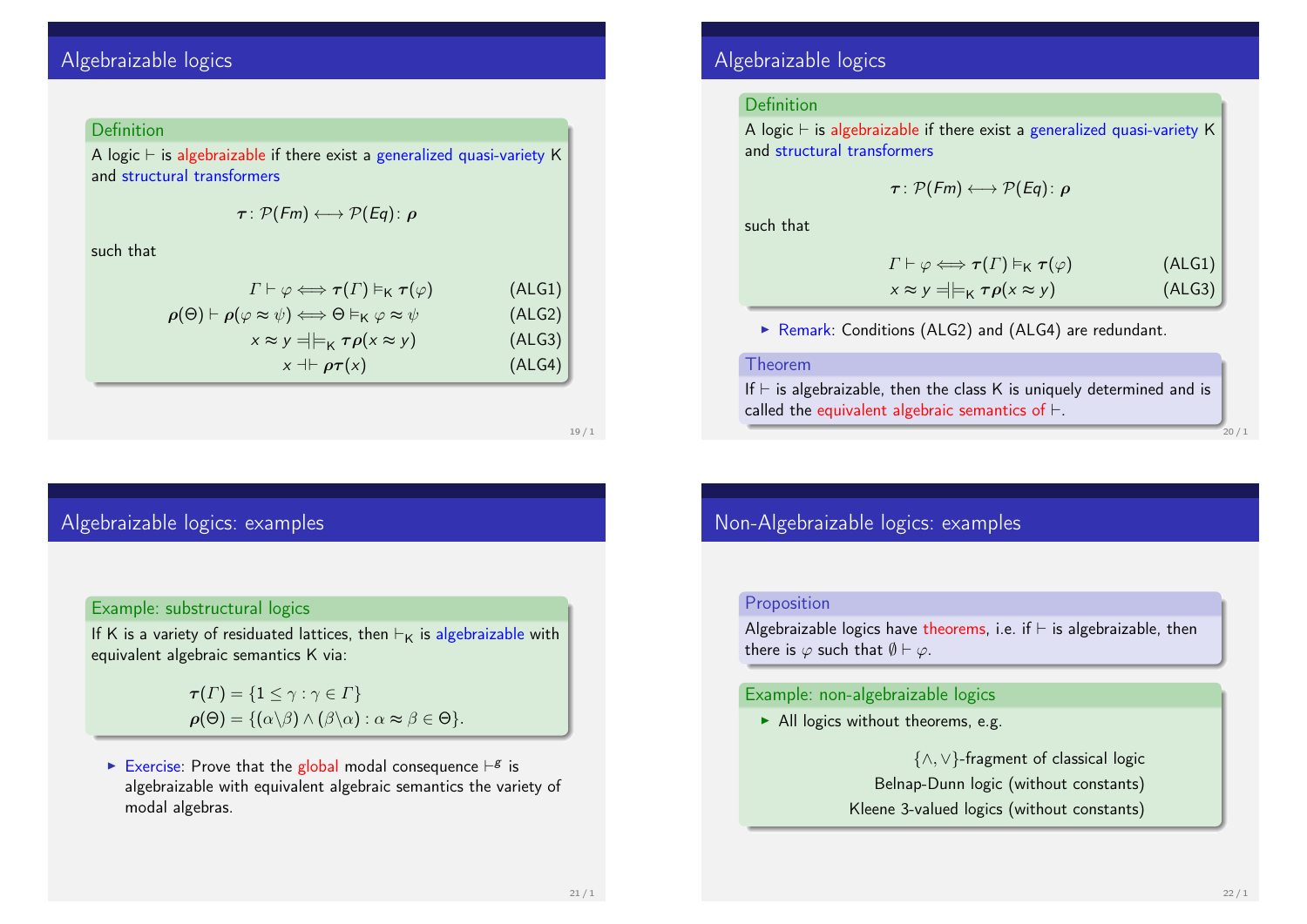# Algebraizable logics: syntactic characterization

 $\triangleright$  We need to investigate the definability of Leibniz congruence: Theorem (definability of Leibniz congruence) Let  $\vdash$  be a logic and  $\Delta(x, y)$  be a set of formulas. TFAE: 1. For every model  $\langle \mathbf{A}, F \rangle$  of  $\vdash$ ,  $\langle a, b \rangle \in \Omega^A F \Longleftrightarrow \Delta^A(a, b) \subseteq F.$ 2. The following inferences are valid in  $\vdash$ :  $\emptyset \vdash \Delta(x, x)$  (Ref)  $x, \Delta(x, y) \vdash y$  (MP)  $\bigcup \Delta(x_i, y_i) \vdash \Delta(f(\vec{x}), f(\vec{y}))$  (Rep) i≤n for all connectives  $f$  of  $\vdash$ .

# Algebraizable logics: syntactic characterization

### **Corollary**

- 1. The equiv. alg. semantics of an alg. logic  $\vdash$  is Alg\*( $\vdash$ ).
- 2. Algebriazability is preserved by extensions (not necessarily axiomatic).

### Theorem

If  $\vdash$  is an algebraizable logic with equivalent algebraic semantics K, then there is a dual isomorphism between the complete lattice of extensions of  $\vdash$  and subgeneralized quasi-varieties of K.

### Example

The typical correspondence between axiomatic extensions and subvarieties (e.g. normal modal logics, superintuitionistic logics etc.) is a special instance of this phenomenon.

# Algebraizable logics: syntactic characterization

### Theorem (syntactic characterization of algebraizability)

A logic  $\vdash$  is algebraizable if and only if there are a set of formulas  $\Delta(x, y)$  and a set of equations  $E(x)$  such that for all connectives f,

$$
\emptyset \vdash \Delta(x, x) \tag{Ref}
$$

$$
x, \Delta(x, y) \vdash y \tag{MP}
$$

$$
\bigcup_{i\leq n}\Delta(x_i,y_i)\vdash \Delta(f(\vec{x}),f(\vec{y}))
$$
 (Rep)

$$
\Delta E(x) \dashv \vdash x \tag{ALG3}
$$

In this case,

$$
\langle \mathbf{A}, F \rangle \in \text{Mod}^*(\vdash) \Longleftrightarrow F = \{ a \in A : \mathbf{A} \vDash E(a) \} \text{ and}
$$

$$
\mathbf{A} \vDash E(\Gamma) \rightarrow E(\varphi) \text{ for every } \Gamma \vdash \varphi
$$

$$
\mathbf{A} \vDash E\Delta(x \approx y) \rightarrow x \approx y.
$$

Algebraizable logics: semantic characterization

 $\blacktriangleright$  Generalized quasi-varieties need not be closed under  $\mathbb H$ .

#### Definition

Let K be a generalized quasi-variety and **A** and algebra. A congruence  $\theta \in \mathsf{Con}\mathbf{A}$  is a K-congruence if  $\mathbf{A}/\theta \in \mathsf{K}$ .

 $Con_{\mathsf{K}}\mathsf{A} := \{ \theta \in Con\mathsf{A} : \theta \text{ is a K-congruence} \}.$ 

 $\triangleright$  Con<sub>K</sub>A is a complete lattice, since K is closed under subdirect products (and contains the trivial algebra).

### Proposition

If K is a generalized quasi-variety, then  $Conv\,F\,m$  coincides with the set  $\mathcal{T}h(\vDash_{\mathsf{K}})$  of closed sets of  $\mathsf{C}_{\vDash_{\mathsf{K}}}.$ 

23 / 1

24 / 1